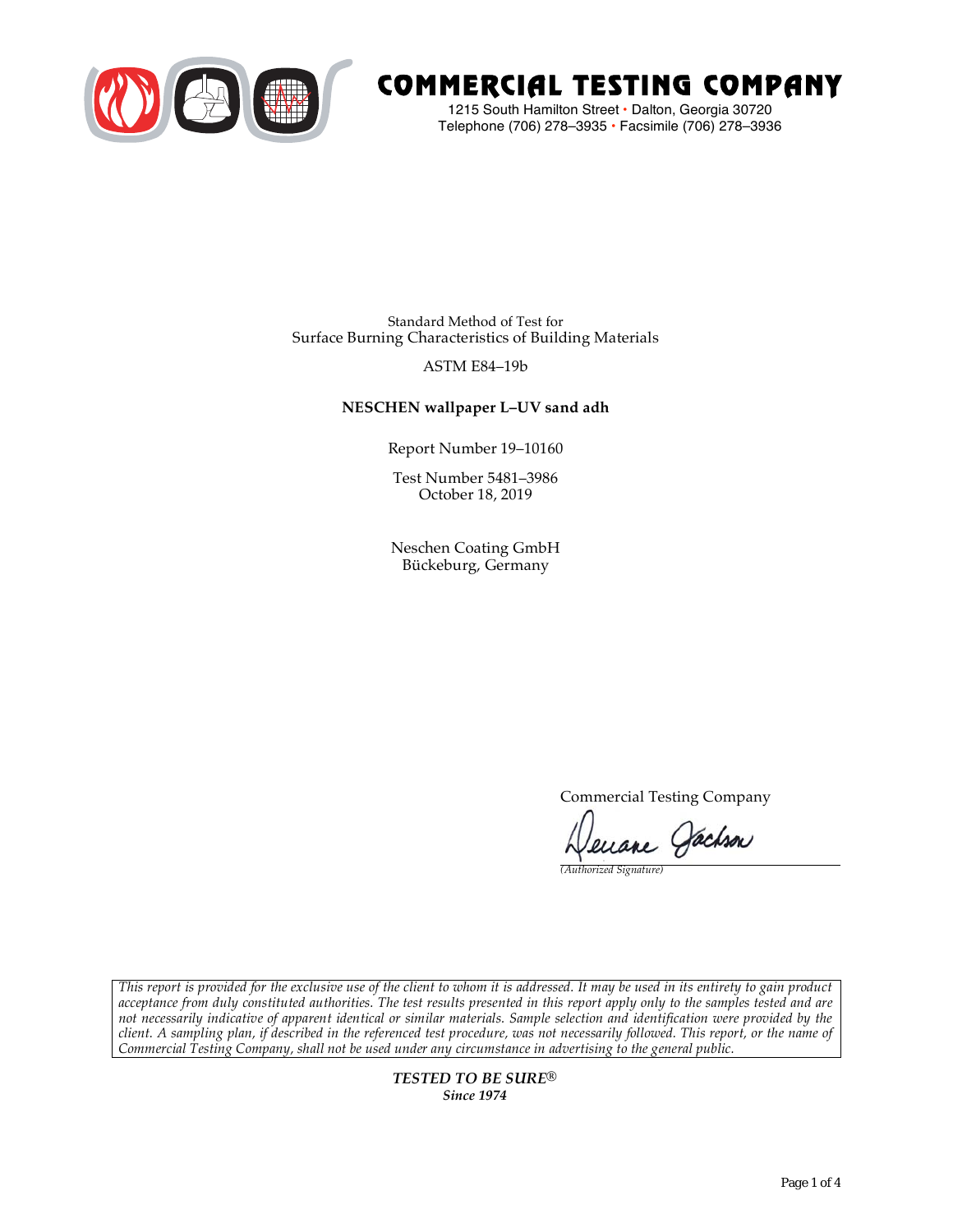#### **INTRODUCTION**

This report is a presentation of results of a surface flammability test on a material submitted by Neschen Coating GmbH, Bückeburg, Germany.

The test was conducted in accordance with the ASTM International fire-test-response standard E84–19b, *Surface Burning Characteristics of Building Materials*, sometimes referred to as the Steiner tunnel test. ASTM E84 is an American National Standard (ANSI) and has been approved for use by agencies of the Department of Defense. The ASTM E84 test method is the technical equivalent of UL No. 723. The test is applicable to exposed interior surfaces such as walls and ceilings. The test is conducted with the specimen in the ceiling position with the surface to be evaluated face down toward the ignition source. Thus, specimens shall either be self-supporting by its own structural quality, held in place by added supports along the test surface, or secured from the back side.

This standard is used to measure and describe the response of materials, products, or assemblies to heat and flame under controlled conditions, but does not by itself incorporate all factors required for firehazard or fire-risk assessment of the materials, products, or assemblies under actual fire conditions.

#### **PURPOSE**

The purpose of the test is to provide only the comparative measurements of surface flame spread and smoke development of materials with that of select grade red oak and fiber–reinforced cement board, Grade II, under specific fire exposure conditions with the smoke area of heptane used to establish the smoke-developed index. The test exposes a nominal 24-foot long by 20-inch wide test specimen to a controlled air flow and flaming fire adjusted to spread the flame along the entire length of a red oak specimen in  $5\frac{1}{2}$  minutes. During the 10-minute test duration, flame spread over the specimen surface are measured and recorded. Test results are calculated relative to red oak, which has an arbitrary rating of 100, and fiber–reinforced cement board, Grade II, which has a rating of 0. The 100 smoke-developed index is calculated using the smoke area of heptane.

The test results are expressed as Flame Spread Index and Smoke-Developed Index. The Flame Spread Index is defined in ASTM E176 as "a number or classification indicating a comparative measure derived from observations made during the progress of the boundary of a zone of flame under defined test conditions." The Smoke-Developed Index, a term specific to ASTM E84, is defined as "a number or classification indicating a comparative measure derived from smoke obscuration data collected during the test for surface burning characteristics." There is not necessarily a relationship between the two measurements.

The method does not provide for measurement of heat transmission through the surface tested, the effect of aggravated flame spread behavior of an assembly resulting from the proximity of combustible walls and ceilings, or classifying a material as noncombustible solely by means of a Flame Spread Index.

The zero reference and other parameters critical to furnace operation are verified on the day of the test by conducting a 10–minute test using 1/4–inch fiber–reinforced cement board, Grade II. Periodic tests using NOFMA certified 23/32–inch select grade red oak flooring provide data for the 100 flame spread reference with heptane providing data for calculating the 100 smoke-developed index. These procedures are more fully described in Section 7of the E84 Standard.

### **TEST SAMPLE**

The test sample, selected by the client, was identified as **NESCHEN wallpaper L–UV sand adh**, PVC free polymer coated non–woven / adhesive / paper liner with a total weight of 7.3 ounces per square yard. Three test panels, each measuring two feet wide by eight feet in length, were prepared by adhering the material to 5/8-inch thick Type X gypsum board complying with ASTM Specification C1396. The sample was applied to the smooth side of the gypsum wallboard using the self-adhering properties of the sample and smoothed with a segmented roller. This method of sample preparation is described in ASTM E2404- 15a, Standard Practice for *Specimen Preparation and Mounting of Textile, Paper or Polymeric (Including Vinyl) and Wood Wall or Ceiling Coverings, Facings and Veneers, to Assess Surface Burning Characteristics*, Section 8.3,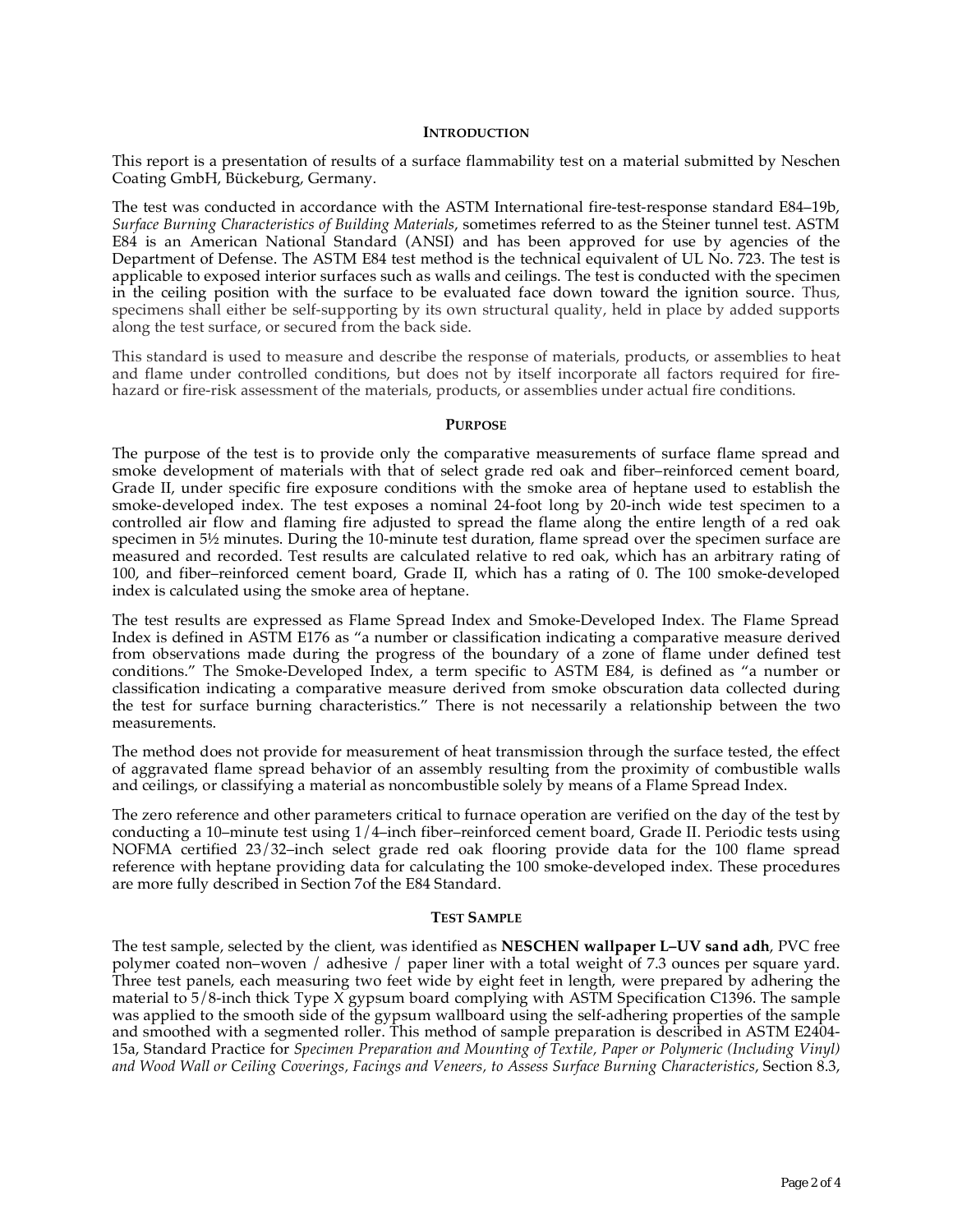Wall or Ceiling Coverings Intended to be Applied over Gypsum Board. After dead-stacking overnight, the prepared panels were transferred to storage racks and conditioned to equilibrium in an atmosphere with the temperature maintained at 71  $\pm$  2°F and the relative humidity at 50  $\pm$  5 percent. For testing, the panels were placed end-to-end on the ledges of the tunnel furnace and the test conducted with no auxiliary support mechanism.

## **TEST RESULTS**

The test results, calculated on the basis of observed flame propagation and the integrated area under the recorded smoke density curve, are presented below. The Flame Spread Index obtained in E84 is rounded to the nearest number divisible by five. Smoke-Developed Indices are rounded to the nearest number divisible by five unless the Index is greater than 200. In that case, the Smoke-Developed Index is rounded to the nearest 50 points. The rounding procedures are more fully described in Sections 9.1, 9.2, and X3 of the E84 Standard. The flame spread and smoke development data are presented graphically at the end of this report.

| <b>Test Specimen</b>                    | Flame Spread Index | Smoke-Developed Index |
|-----------------------------------------|--------------------|-----------------------|
| Fiber-Reinforced Cement Board, Grade II |                    |                       |
| Red Oak Flooring                        | 100                |                       |
| Heptane, (HPLC) Grade                   |                    | 100                   |
| NESCHEN wallpaper L-UV sand adh         | 30                 |                       |

### **OBSERVATIONS**

Specimen ignition over the burners occurred at 0.13 minute. Surface flame spread was observed to a maximum distance of 6.11 feet beyond the zero point at 0.45 minute. The maximum temperature recorded during the test was 598°F. For information purposes, the actual (unrounded) Flame Spread and Smoke-Developed Indices were 30.5 and 4.3 respectively.

## **CLASSIFICATION**

The Flame Spread Index and Smoke-Developed Index values obtained by ASTM E84 tests are frequently used by code officials and regulatory agencies in the acceptance of interior finish materials for various applications. The most widely accepted classification system is described in the National Fire Protection Association publication NFPA 101 *Life Safety Code*, where:

| Class A | 0 – 25 Flame Spread Index             | $0 - 450$ Smoke-Developed Index |
|---------|---------------------------------------|---------------------------------|
|         | Class B $26 - 75$ Flame Spread Index  | $0 - 450$ Smoke-Developed Index |
|         | Class C $76 - 200$ Flame Spread Index | $0 - 450$ Smoke-Developed Index |

Class A, B, and C correspond to Type I, II, and III respectively in other codes. They do not preclude a material being otherwise classified by the authority of jurisdiction.